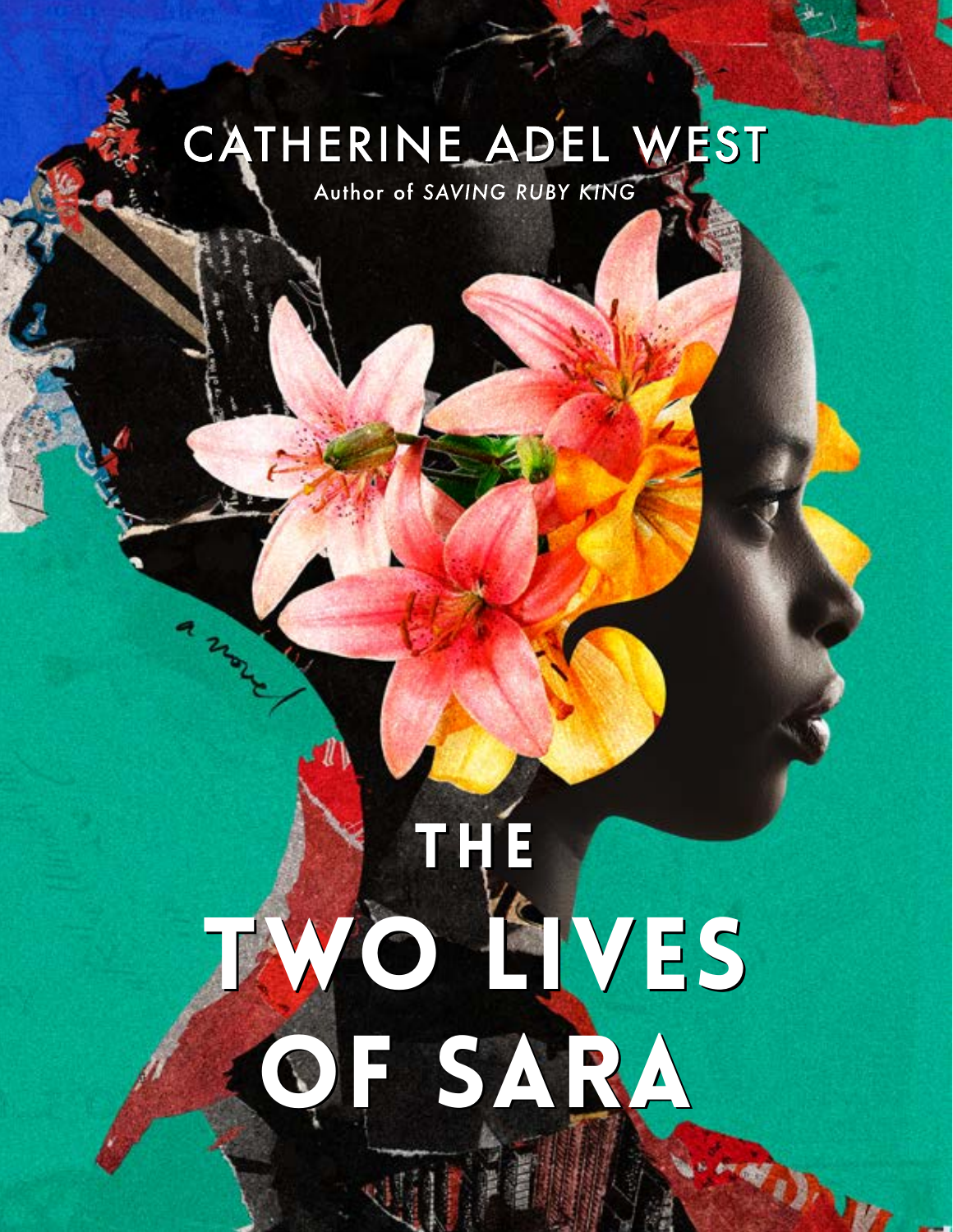## **THE TWO LIVES OF SARA** CATHERINE ADEL WEST

### **Behind the scenes**

I knew I wanted to write about Sara before I finished the end of my debut novel, *Saving Ruby King*. As I composed the scene where Sara sits with a young Lebanon on the pews of Calvary Hope Christian Church, I wondered what happened to her in Memphis, Tennessee. What changed her so thoroughly in those short years that she never fully recovered? What was Sara like apart from her trauma? What made her laugh? What did she want to do with her life?

Who was Sara King?

The answers to these questions formed the beginnings of *The Two Lives of Sara*. Who knew a few lines of backstory could transform itself into a whole book?

When my curiosity finally got the better of me and I wrote a few pages, I was scared. Scared of Sara and her anger. How can someone so guarded see the world as a hopeful place? But I pressed on and in doing so found a lot to admire and love about Sara. Other times she frustrated me greatly. I also found the courage to write a story that doesn't have a happy ending. That's not always needed because, in life, that's not always what we get.

The real struggle was finding the right characters for this book, but it was enthralling to create them! Writing Jonas almost broke me. It was a crazy tightrope to walk. I needed to write someone who is good, but not unbelievably perfect. Someone with his own difficult past, yet still able to see the potential in the world and the people in it, despite the things around him sometimes proving otherwise. Someone who was strong but didn't see his strength as a weapon. Simply put, I needed to create someone human, not a fantasy. Besides, Sara didn't need a knight in shining armor. She needed a partner, and someone who wasn't afraid of her prickliness and temper but saw it for what it was—a defense mechanism to previous trauma.

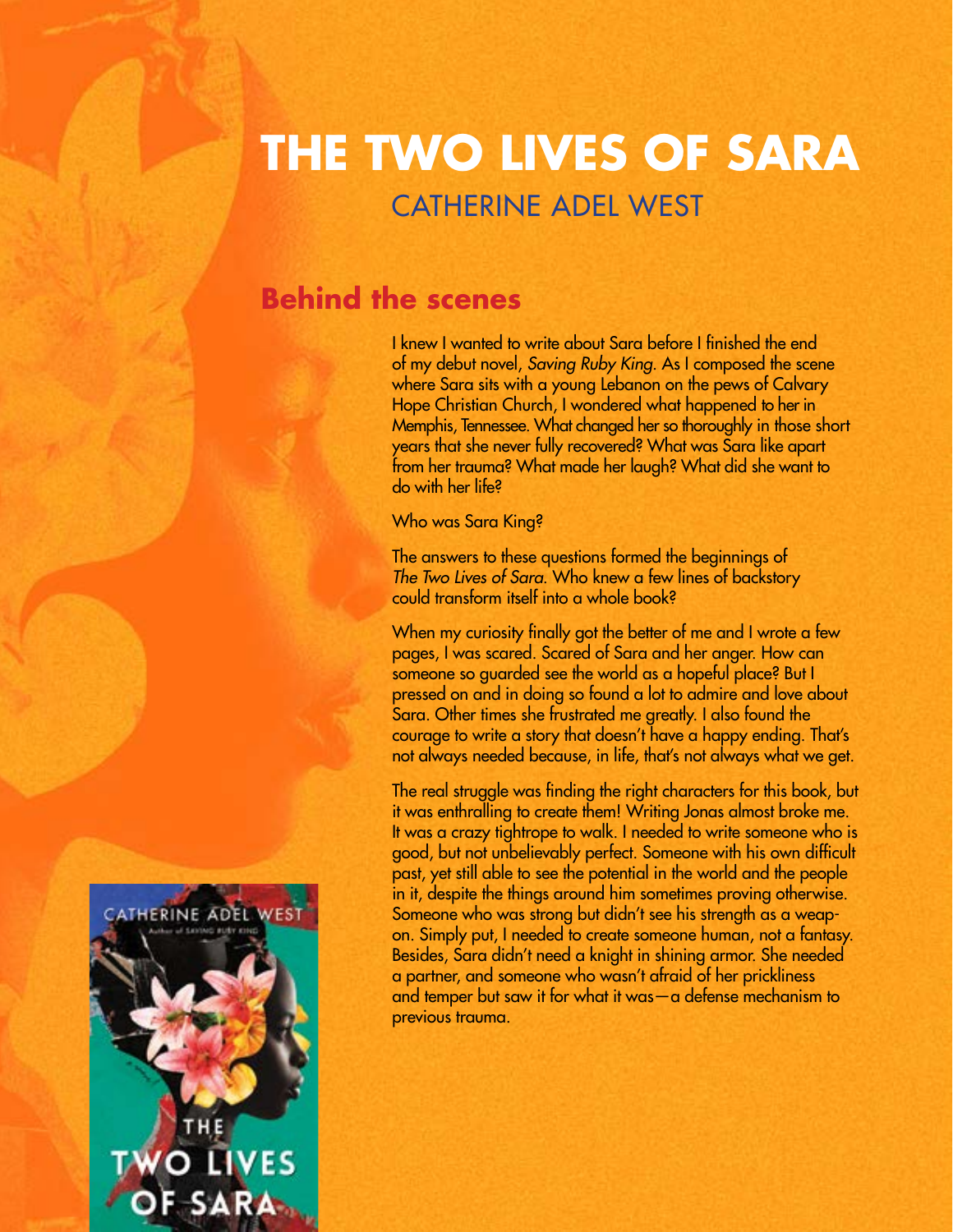### **Behind the scenes**

I'll admit Mama Sugar and Mr. Vanellys were easier to write. I didn't have to create them from scratch like I did Jonas. Mama Sugar was essentially a collection of personalities from my grandmother and older women at my church. Mr. Vanellys represented my great-uncle and older men at my church. So many of the sayings and euphemisms I grew up with were things my granny said off the cuff. Most of what she said I found hilarious, but there was always wisdom in things she and my elders told me. My great-uncle was always a kind man, gentle and nothing really rattled him.

But there were also always secrets. And I could never breach those depths, not in my youth. And now, as a woman, I don't really think the secrets they kept, or things they kept from me, were meant to be inherently deceptive. In withholding, I believe my elders sought to protect me, and protect others from pain—theirs, others, the world's. And as foolhardy and selfless as this intention was, it was still harmful. However, I can't force anyone to become unburdened. And since a lot of those people are gone now, Mama Sugar and Mr. Vanellys are my way of keeping my grandma, my great-uncle and other elders with me. It's a loving kind of selfish.

So much research went into writing *The Two Lives of Sara*. Books, newspaper articles, Google (of course), and, most importantly, physical interviews. What was going on both nationally and locally during the early 1960s?

I spent the better part of two months figuring out exactly where in Memphis this story would take place (eventually settling on the community of Hyde Park because my city, Chicago, has a community of the same name, and I took it as a good omen).

Originally, I planned on traveling to Memphis, Tennessee, so I could get a proper feel for this phenomenal city, the people, and eat some great barbecue (just sayin'). However, a pandemic put an end to that plan, so I learned to pivot. If I couldn't roam the streets, if I couldn't interact with people face-to-face, if I had to forego delicious food, then what else was possible? I spoke with a fellow author who lived in Memphis and was put in touch with some wonderful native Memphians. And we talked, and talked, and talked some more! They shared their stories, opened parts of their lives to me and spoke about Memphis—the history of the city that didn't come in the books and articles I read. And my story was so much richer for it. I will be forever grateful to them.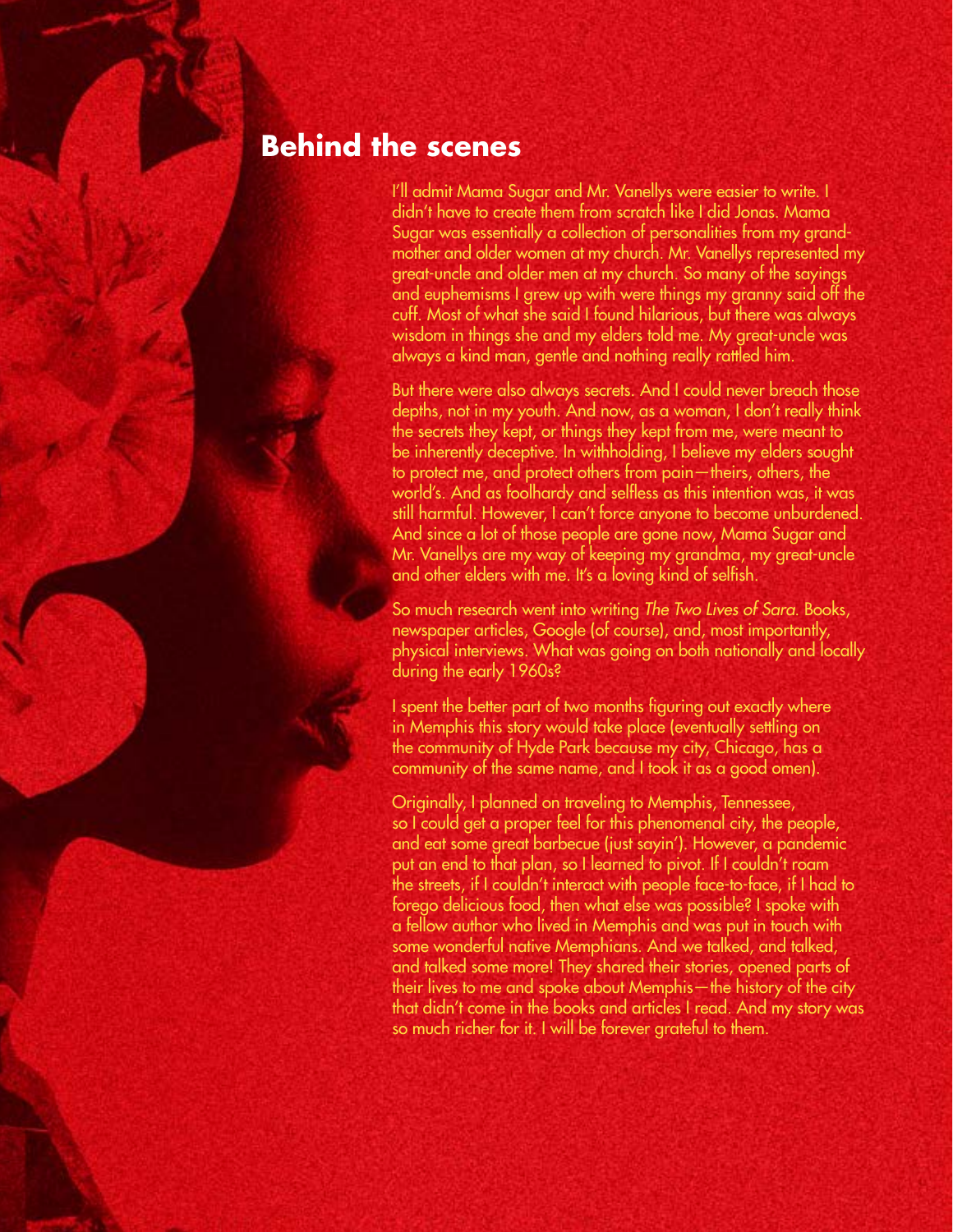### **Behind the scenes**

Food is another big part of this book. It's expression. It's freedom. It's love. It's asking forgiveness without saying "I'm sorry." Food is an unspoken language because sometimes words aren't enough, but a good meal, one made with precision and passion, can say what we cannot.

On the advice of my super-wise editor, Laura Brown, I trimmed some of the scenes in the kitchen between Sara and Mama Sugar. In those scenes, I went through meticulous detail about food preparation, how to cook certain traditional Southern dishes, baked goods and more. It was…a lot. In hindsight, she was right. I had to shore up those scenes to keep the momentum of the book steady.

I vigorously and intentionally inundated *The Two Lives of Sara* with culture and blackness and laughter amongst some tears. Music. Literature. Fashion. Art. I want readers to discover or reacquaint themselves with the poems and books and essays of Langston Hughes, James Baldwin, Zora Neale Hurston and many more literary icons. Finding and referencing the right music was one of the more fun aspects of my research because it basically involved me listening to Sam Cooke, Nina Simone, The Marvelettes, Bobby Bland, Solomon Burke, The Flamingos, etc. I want readers to feel as if they're sitting around the table at The Scarlet Poplar eating delicious food while listening to amazing music.

I took such pleasure incorporating HBCUs (Spelman College, Morehouse College, Howard University, etc.) and their history into the lives and backgrounds of my characters. I'm telling a story about black people apart from the proximity of whiteness. Our lives are not defined by the racism around us. The ability to express joy and love and happiness; anger and tragedy and sadness without it being about race and racism was paramount. Black people are more than their struggle. Sara represents more than her struggle!

Most importantly, I want people to see Sara truly and fully. In the moments of happiness (however fleeting) and in her somber moments (no matter how deep), Sara is a fierce and independent woman. And yes, that sometimes means she's messy and petty and cruel, but she's also vulnerable and brave and deeply loving. She is all these things, but the characters in this book love her all the same. And I love her with my whole heart.

I hope you will love her, too.

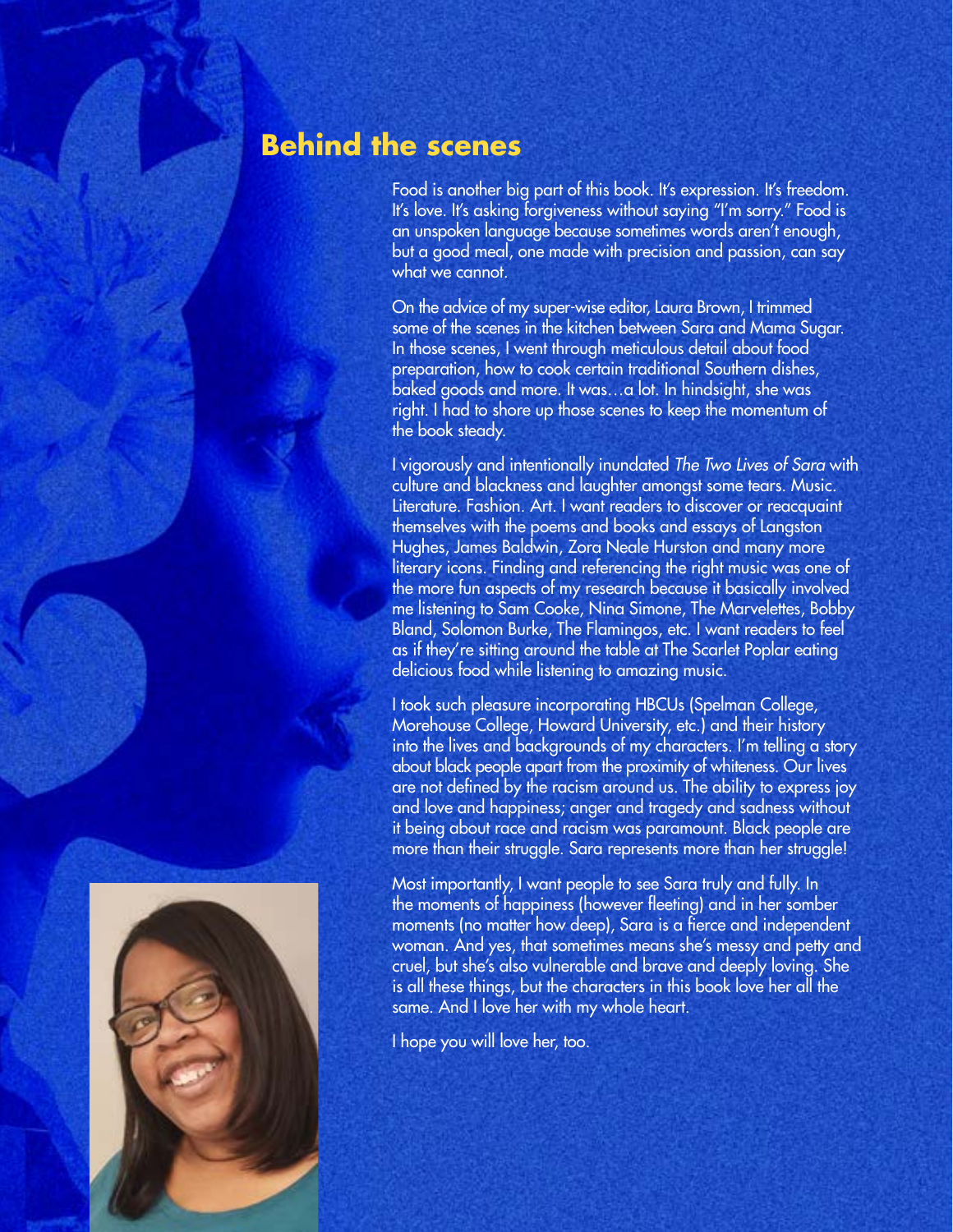### **Character Profiles**

### **Sara Michelle King**

Chicago born and raised, prickly, bold and isolated, Sara now finds herself a young mother living in Memphis, Tennessee, at The Scarlet Poplar, a boardinghouse. Sara works as a cook and assistant to Mama Sugar, the owner. Running from her past, Sara is nonetheless haunted by it, but can a new city and possibly new love help her heal old wounds or will opening up lead to more tragedy?

#### **Jonas Coulter**

Jonas passionately works as a teacher at Hyde Park Elementary School. A fierce advocate of black literature, he's taken Will, Mama Sugar's grandson, under his wing and tutelage. Jonas loves photography and writing poems, and now finds himself both frustrated and intrigued by newcomer Sara. Can he push past her defenses and show her neither he nor the city is something to run from?

### **Mama Sugar**

Though her name is Lennie Mae Blanchette, everyone knows her as Mama Sugar, the fiery yet compassionate owner of The Scarlet Poplar, a haven for black travelers during the tumultuous 1960s. Mama Sugar welcomes almost everyone into her home, but behind her kind eyes and wise words are long-kept secrets that may cause her and the people she loves to lose the things they hold dear.

### **Cora Morgan**

Cora seems practically perfect to those around her. A graduate of Spelman College. The wife of a doctor. An impeccable dresser. The organizer of community and church events. Cora's life appears almost dreamlike. She tirelessly tries to befriend Sara with her every attempt completely rejected. Cora always presents herself as cheery, but there are things smiles hide. And Cora, though warm and helpful, keeps so much behind that perfect smile.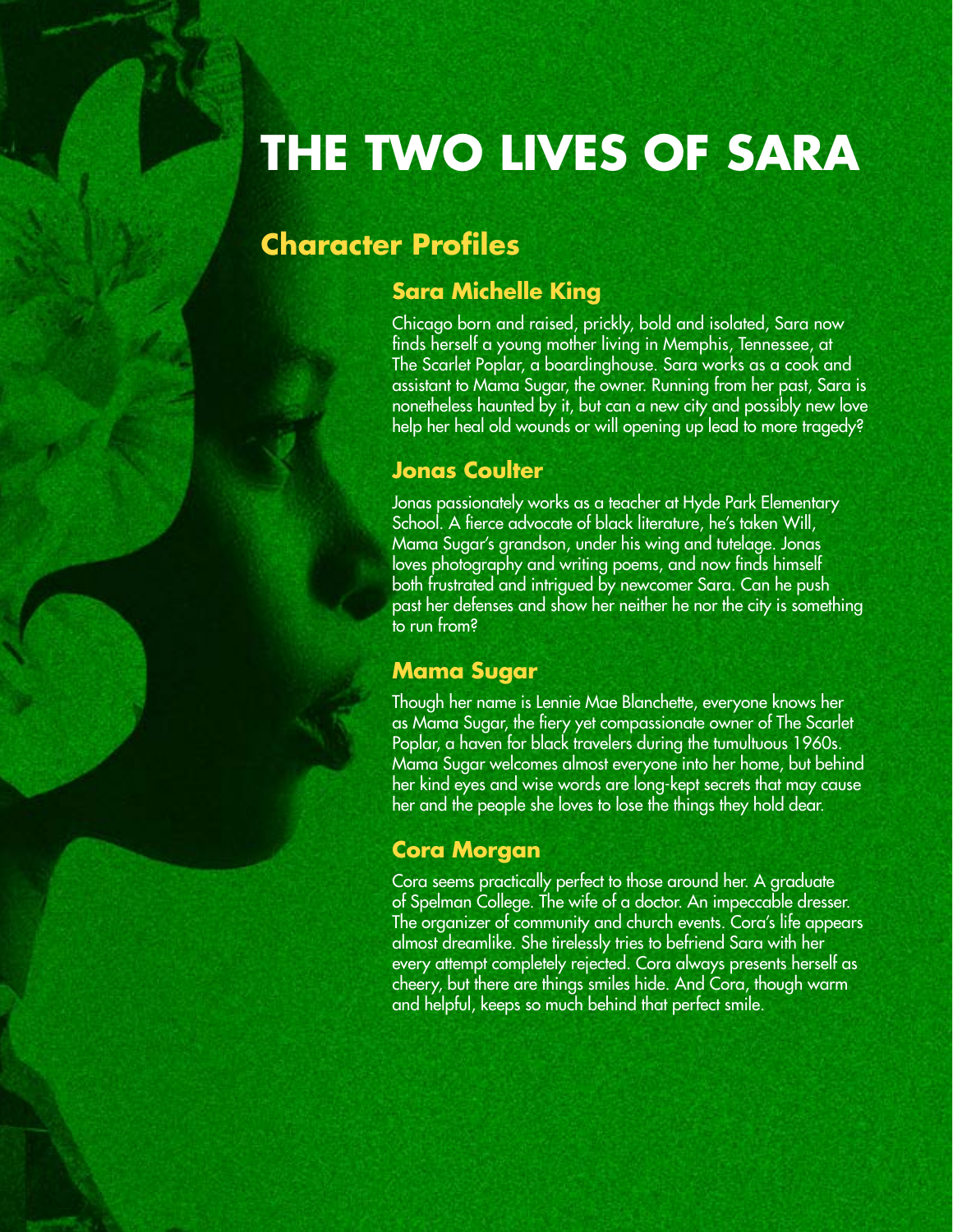### **Character Profiles**

#### **Dr. Lawrence Morgan**

From delivering babies to mending broken bones, Dr. Lawrence Morgan is the one people call in their most joyful or tragic moments. Married to Cora and best friends with Jonas, Lawrence's calm demeanor is always a welcome presence in his community. Lawrence does his best to service those around Memphis as one of the few black doctors in the city, but his diligence to preserving life sometimes comes at the cost of his own.

#### **Will Blanchette**

Will, Mama Sugar's grandson, is one of the few to almost immediately break through Sara's hardened demeanor. Lonely, smart and sensitive, Will devours the books given to him by Jonas, but sometimes worries too much is expected of him, and Will doesn't want to let anyone down, especially Sara.

### **Mr. Vanellys**

Patient and gentle, Vanellys Blanchette is Mama Sugar's husband and one of the few who calls her "Lennie Mae." Mr. Vanellys owns the local garage and is blindly loyal and supportive of his wife. Though not overbearing, he considers himself a father figure to Sara, but she doesn't immediately return his affections and prefers to be left alone. He doesn't take it personally because all people need is time to heal and find mercy, and Mr. Vanellys knows he has plenty of both.

### **Amos Blanchette**

Everyone's on this earth to have a good time, consequences be damned! Amos drinks, gambles and ignores his son, Will. Despite repeated warnings from Mama Sugar, Amos knows he's only one good hand away from riches. If he can just get some luck going, he can make everything up to his son, to Mama Sugar and everyone else.

### **Lennox Black**

Known as "Lucky" to those in the fine city of Memphis, this small-time gambler and sometimes loan shark does a little bit of everything to get what he believes he deserves. Unapologetic and effortlessly cruel, Lennox has serious scores to settle with Mama Sugar and her family. But even deeper than his love of power and money, is his love for his only child, Diane. And he'll do *anything* to protect her.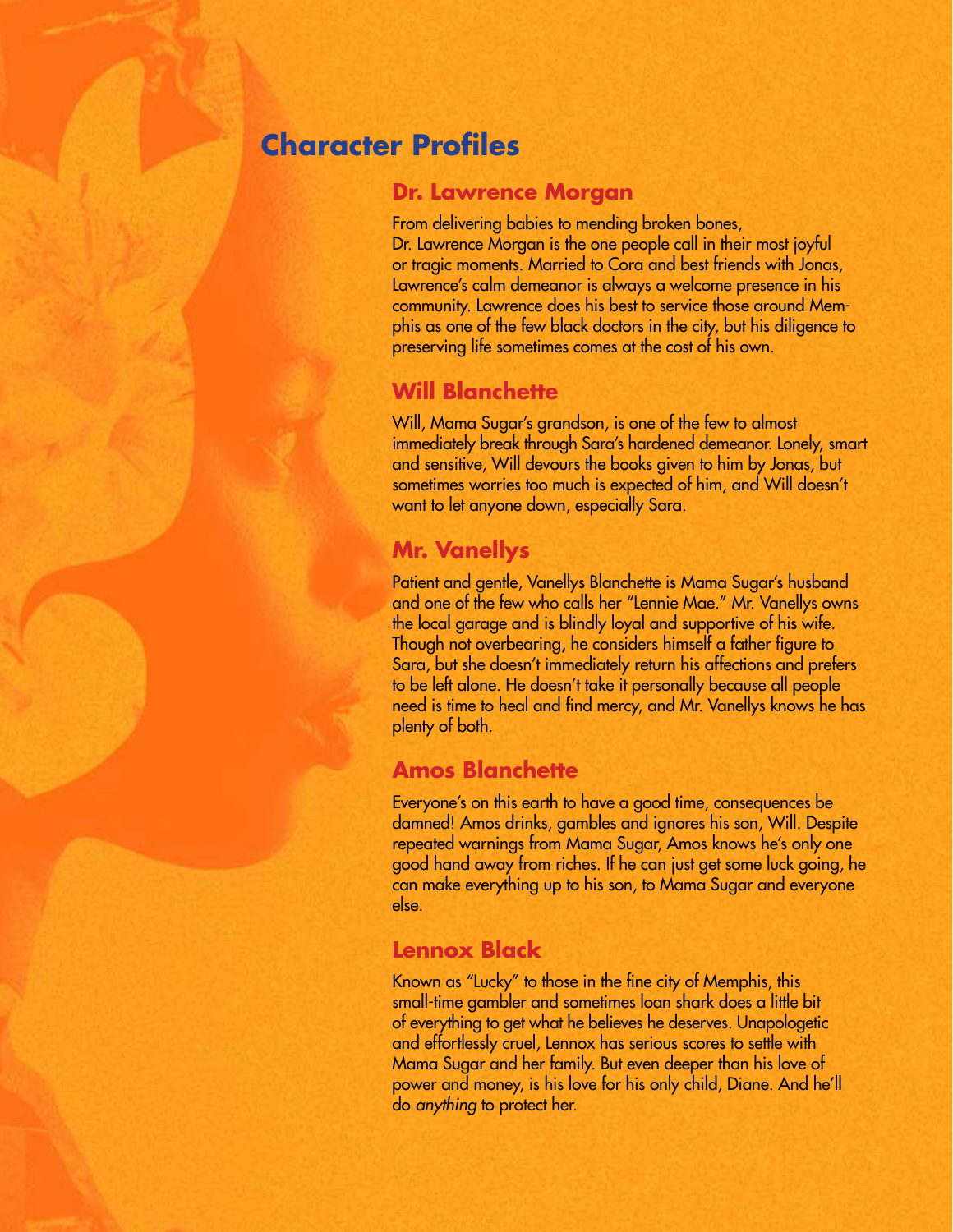### **Book Club Questions**

- 1. The opening line of the book is "It's the heat you never get used to." What is Sara referencing here? Why do you think the author began *The Two Lives of Sara* with this sentence?
- 2. *Georges* by Alexandre Dumas is repeatedly referenced throughout the novel. Have you read this book? Why do you think the author chose to have this book appear throughout the story?
- 3. There are many complex characters in *The Two Lives of Sara.* Who was your favorite character, and why?
- 4. The written word is a motif throughout the book; William and Jonas bond over literature, Jonas writes Sara poetry, William is an aspiring writer, and Sara ultimately reconnects with her past life by finally writing a letter to Violet. What purpose does the act of writing serve in the story?
- 5. A pivotal moment is when Lennox Black burns The Scarlet Poplar to the ground. Can you think of other instances when fire is referenced in the story? What do you think fire symbolizes in the book?
- 6. When Sara finally decides to open herself up and receive love, her husband is taken from her. How has the presence and subsequent loss of Jonas changed Sara?
- 7. The city of Memphis appears to be its own character in the novel. When Sara explains to Cora that she is leaving Memphis with Lebanon, Cora replies, "What about Lebanon? He needs to know his sister. Jonas. Us. Memphis." What role does Memphis play in *The Two Lives of Sara*?
- 8. Do you think Lawrence and Cora will eventually tell Sophia that she is adopted? Why or why not?
- 9. On the bus to Chicago, a stranger asks Sara if she's going home and she replies, "I was just there, but I can't go back." Do you think Sara will eventually return to Memphis? Why or why not?
- 10. Discuss the title *The Two Lives of Sara*. What do you think the two lives are referring to for Sara?
- 11. Sara exhibits both personal growth and regression multiple times throughout the book. Out of the two, which one do you think prevails at the end of the story? Why?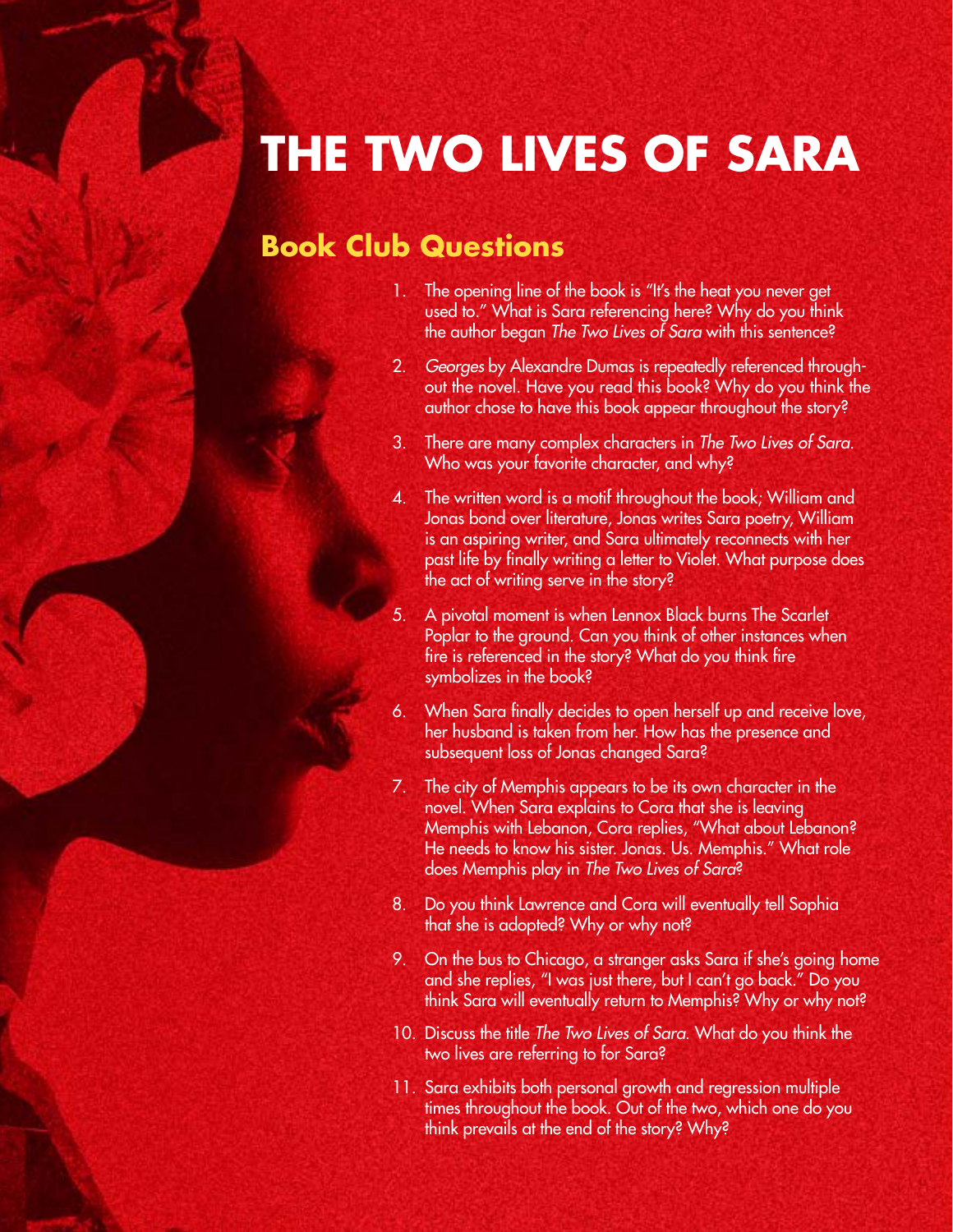## **Playlist**

- 1. "Last Night" **The Mar-Keys**
- 2. "Plain Gold Ring" **Nina Simone**
- 3. "Hound Dog" **Big Mama Thornton**
- 4. "It's Gonna Work Out Fine" **Ike and Tina Turner**
- 5. "One Mint Julep" **Ray Charles**
- 6. "Please Mr. Postman" **The Marvelettes**
- 7. "Raindrops" **Dee Clark**
- 8. "He Needs Me" **Nina Simone**
- 9. "Try Me" **James Brown**
- 10. "Hideaway" **Freddie King**
- 11. "I'll Take Care of You" **Bobby Bland**
- 12. "Wonderful World" **Sam Cooke**
- 13. "The Twist" **Chubby Checker**
- 14. "I Only Have Eyes for You" **The Flamingos**
- 15. "Black Swan" **Nina Simone**
- 16. "Cry to Me" **Solomon Burke**
- 17. "Bring It On Home to Me" **Sam Cooke**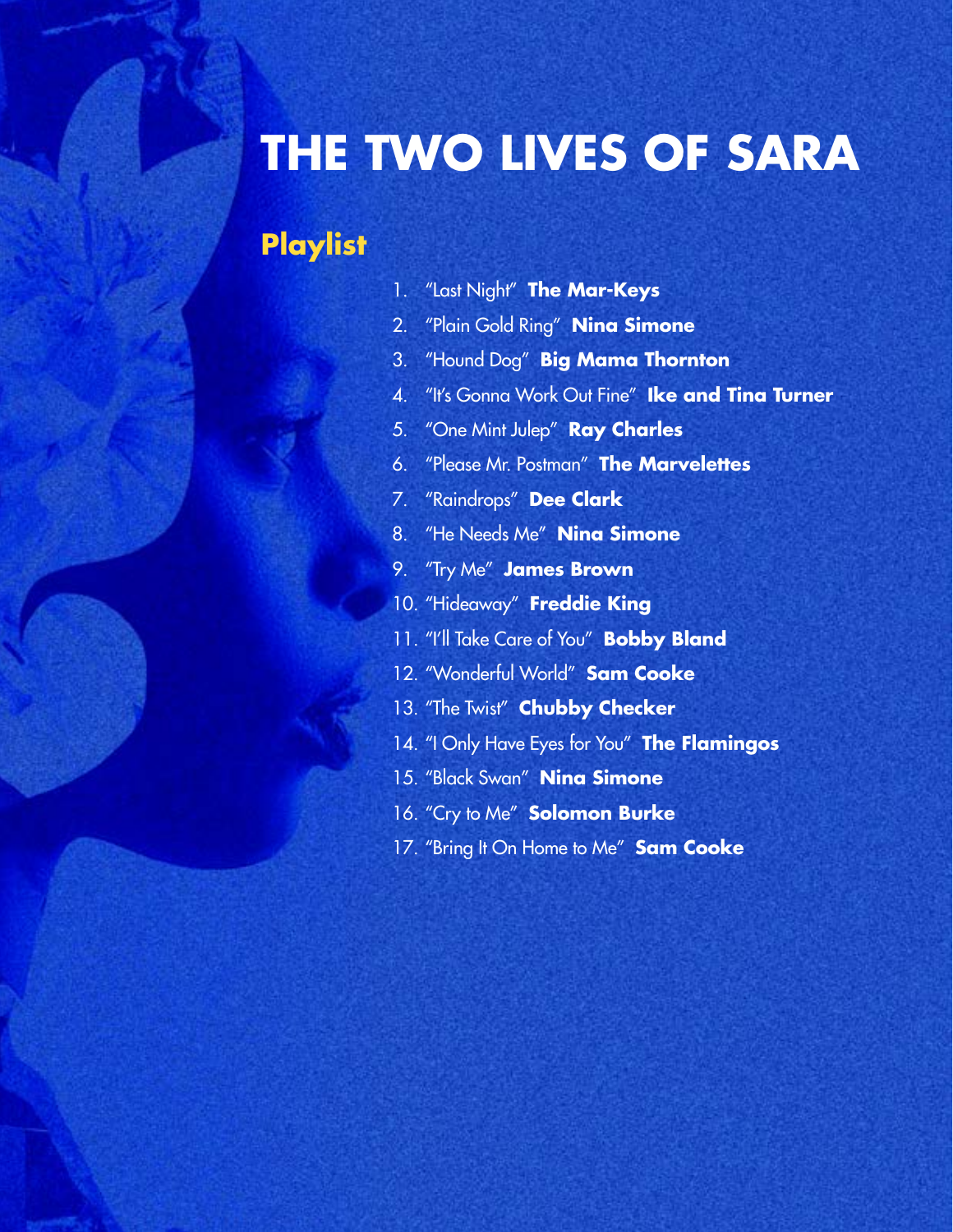## **Non-Dry, Super-Moist Pound Cake**

### **Ingredients**

3 cups flour 3 cups sugar ½ teaspoon baking soda ½ teaspoon salt 2 cups softened butter 6 eggs 8 ounces sour cream 2 teaspoons vanilla extract

### **Instructions**

- 1. Preheat your oven to 350 degrees.
- 2. Coat Bundt cake pan with baking spray of your choosing.
- 3. Mix butter, sugar and eggs in one bowl.
- 4. Whisk the flour, baking soda and salt in another bowl.
- 5. Combine both wet and dry ingredients.
- 6. Add in the sour cream and vanilla extract. Mix everything until fully incorporated.
- 7. Bake at 350 degrees for one hour or until a toothpick inserted into the cake comes out clean.

**And then you'll have a beautiful, delicious pound cake!**

## **Mama Sugar's Pineapple Upside-Down Cake**

### **Ingredients**

#### **Topping**

 $\frac{1}{2}$  cup unsalted butter, melted 1 cup brown sugar (light or dark doesn't matter) 1 20 oz. can pineapple slices, drained 1 small jar maraschino cherries, drained (remove stems)

#### **Pineapple Cake**

- ¾ cup unsalted butter, softened ¾ cup granulated sugar ½ cup sour cream 3 large eggs 1½ cup all-purpose flour ½ teaspoon nutmeg 1 teaspoon baking powder  $\frac{1}{4}$  teaspoon baking soda ½ teaspoon salt
- 1 teaspoon vanilla extract
- 2 tablespoons rum

### **Instructions**

- 1. Preheat oven to 350 degrees.
- 2. Coat cake pan with the baking spray of your choosing.
- 3. Drain the pineapple slices and cherries. Place the pineapple and cherries on paper towels to remove moisture.
- 4. Melt ½ cup of butter and pour into the cake pan.
- 5. Add brown sugar and spread it evenly across the pan.
- 6. Arrange the pineapple slices around the cake pan and place cherries in the middle of the pineapple rings.
- 7. In one bowl, cream together the butter and sugar by hand. Then add sour cream and eggs.
- 8. In another bowl, add the flour, nutmeg, baking soda, baking powder and salt. Whisk to combine.
- 9. Add wet mixture to dry mixture and stir until batter is uniform and no dry pockets remain.
- 10. Pour in the vanilla extract and rum, and mix until fully incorporated with the rest of the batter.
- 11. Carefully pour batter into the cake pan.
- 12. Bake cake for 45–50 minutes or until a toothpick inserted into the cake comes out clean.
- 13. Remove cake from oven and let sit for about 10–15 minutes and then invert cake onto a platter.

**Get ready to enjoy some wonderful pineapple upside-down cake!**